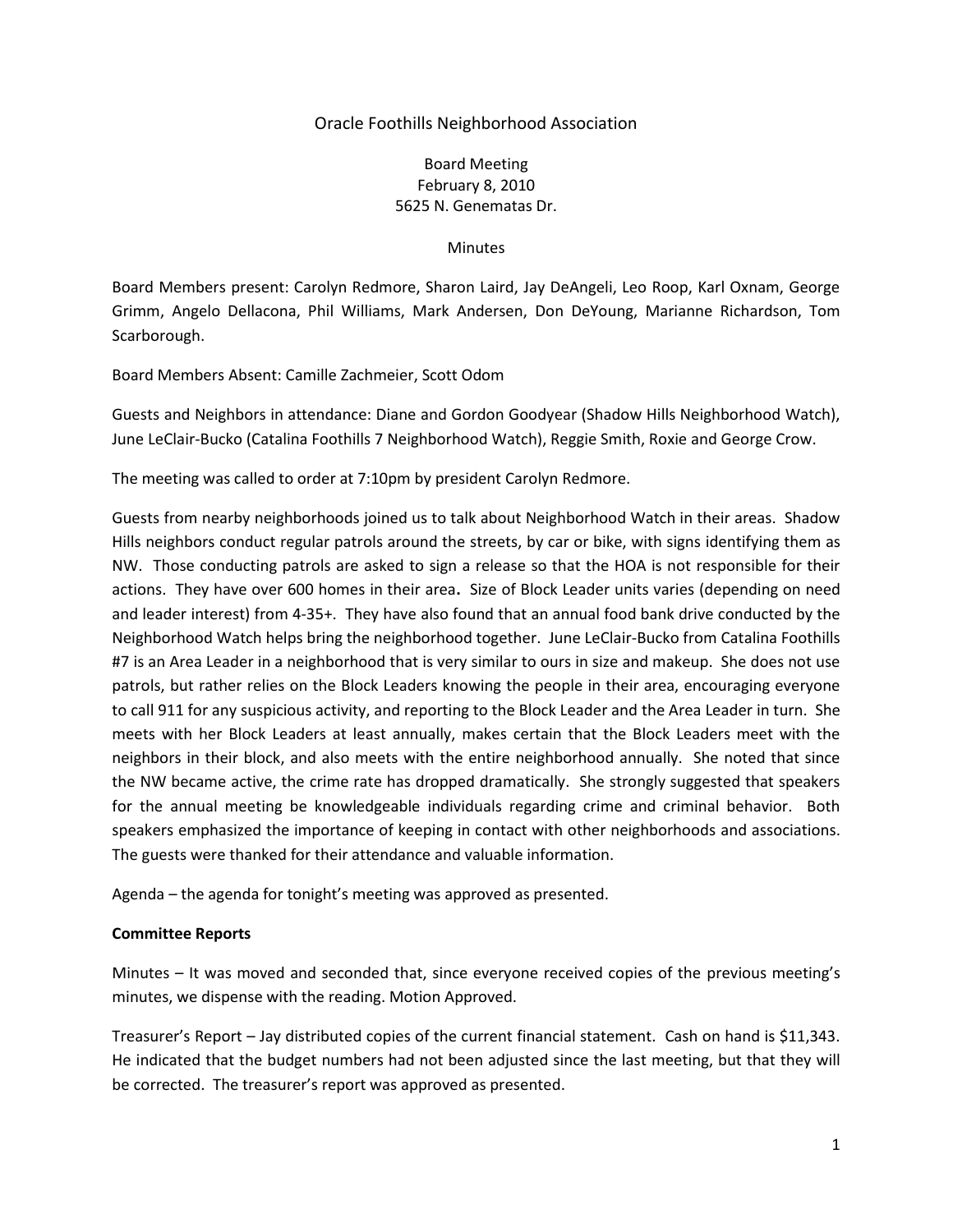Membership Report – Jay reported that we now have 114 household members, including one membership deposit that has not been made.

Phil presented a plan to increase the number of households that join the association. Discussion ensued regarding what steps could be taken to encourage residents to join. Carole and Jay said that we send out an invoice letter to all residents in August that lists the functions and benefits that OFNA offers. Currently, most benefits of the organization are also offered to non-members. Marianne felt that we should restrict some of our benefits (newsletter, e-letter, dumpster, for example) to paid members only, thus giving non-members a reason to join. Carolyn said that she prefers our current arrangement, not excluding anyone, creating a more accepting atmosphere. Carolyn asked the board members to give this topic some thought and be prepared to discuss it at the next meeting.

Picnic – Mark has recently received picnic information from previous years and is reviewing it. The date is set for October  $30<sup>th</sup>$ , and Jay has already reserved the date with the vendors.

Welcoming, Website, Newsletter, E-Update – Carole ordered and received 10 more books by neighbor/author Bill Broyles, *Our Sonoran Desert*, to give to new neighbors. She has met the new neighbors in Myron Morris' old house. They are a young couple with 4 children. She has also attempted to meet the new owner of Raye Robinson's house on Agave, without success so far. There is also a new owner of 240 E. Yvon. Carole will make contact with them. George asked if the policy of giving a year's complimentary dues was paying off. Carole indicated that at least one new household had joined after the first year. Carole noted that the next edition of the Desert Dwellers will be out in late March, so deadline for articles is March 15.

Neighborhood Watch – Reggie Smith is considering taking over the Area Leader's position from Carolyn Hoenig. Carole will follow up with Reggie. Jay likes the idea of patrols and feels they could be effective in Oracle Foothills. In order to discourage solicitors, Jay suggested that we post NO SOLICITORS signs as has been done in Shadow Hills. There was a discussion about the effectiveness of such signs. It was moved and seconded that OFNA budget for and purchase 4 signs for our entrances, not to exceed \$150. The motion was approved. Jay will order the signs.

## **Old Business**

Triangle Park Plaque – The plaque was purchased and has been mounted. George thanked Angelo and Jay for their work in moving the rock and mounting the plaque. Carolyn would like to invite the Genematas family to a dedication ceremony and she is attempting to contact them to make arrangements. She will hopefully work toward a date in April when the weather is nice and the trees have leafed out.

Neighborhood Brochure – Leo has an original sales brochure for Oracle Foothills that he received when he purchased his house and he thought the board and/or the neighbors would be interested in it. Carole will try to scan the document so the original can be preserved.